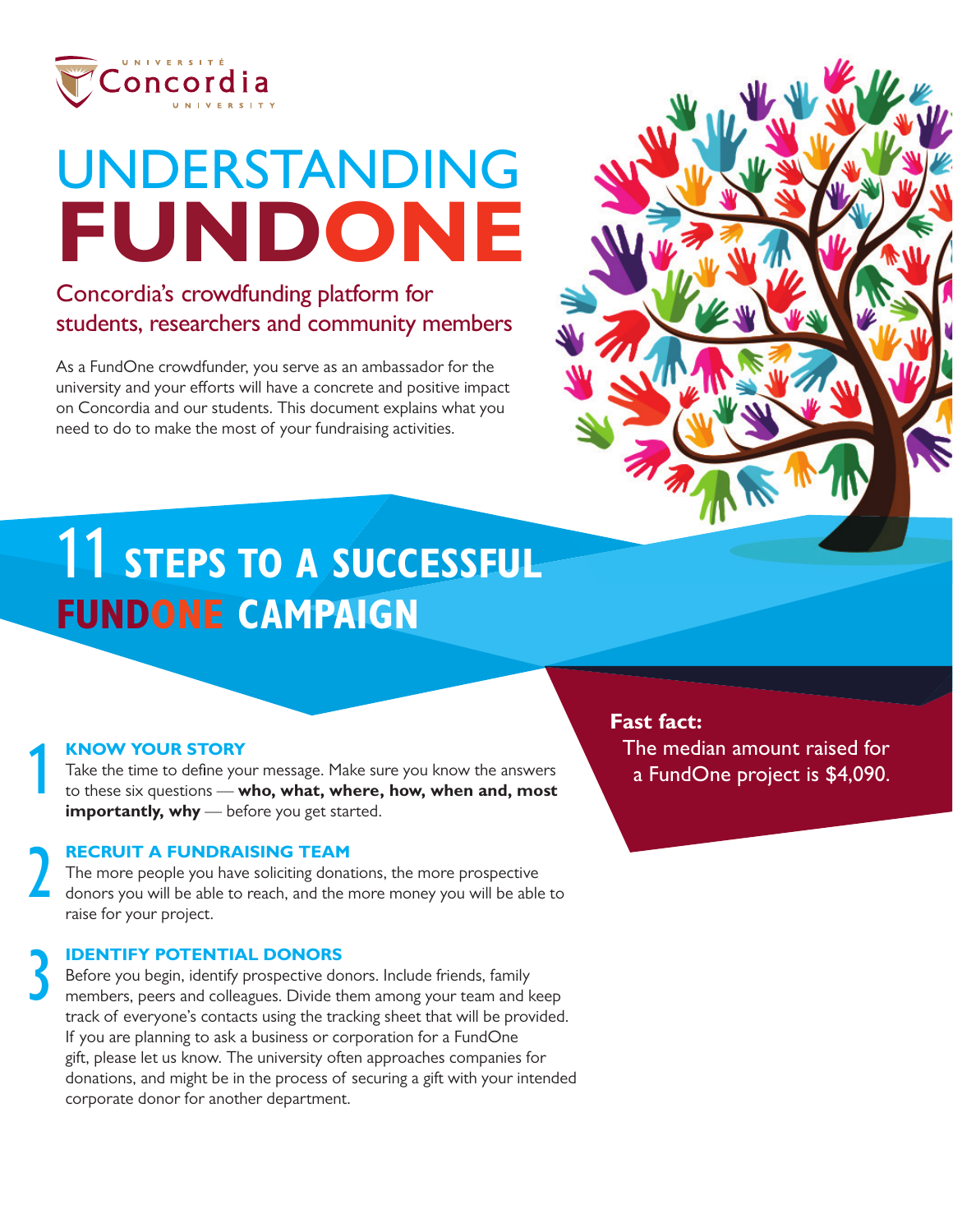#### **DO THE MATH**

If you hope to raise \$4,000, and you expect \$100 per donor, that means you'll need to get 40 people to donate. Not everyone you ask will give, and not everyone who will do so will give \$100, so aim to have more people on your potential donor list than you anticipate needing in donors to reach your goal. 4

### **CREATE A VIDEO** 5

According to a popular crowdfunding platform, projects with videos raise four times as much as those without, so it's worth the work. Keep it short — 60 to 90 seconds will do the trick. Since it'll be on the Concordia website, your video must be approved by University Communications Services staff, so please consult with Advancement and Alumni Relations before finalizing it.

### **PRE-FUNDRAISE** 6

Contact your most likely donors before you launch, with the goal of reaching 10 per cent of your target on Day One. For the rest of your campaign, establish realistic fundraising targets to help keep you on track.

**Important:** There is a difference between a charitable gift and sponsorship. Official donation receipts cannot be issued when a business provides sponsorship in return for advertising or promotion of its brand, products or services.

**DONATE**

7

8

9

Lead by example by making your own donation, regardless of the level, on Day One. And don't be shy about it — share with everyone that you care enough about the cause to support it yourself.

#### **SPREAD THE WORD AND BE PERSISTENT**

Create a communications calendar and start fundraising via all methods. A mix of email, phone calls, personal conversations and social media posts will yield the best results. To secure a donation, it will often take more than a single email, social media post or conversation.

#### **LEVERAGE SOCIAL MEDIA**

Facebook, Twitter, LinkedIn and other social media platforms are very effective at expanding your reach. You might be surprised to see support for your project from unexpected places. Boost clicks by including a photo in your post. Tag **@ConcordiaAlumni** and **#CUgiving** to help create traction with our alumni and donor followers. Leverage hashtags relevant to your project's focus. Encourage friends, family, stakeholders and donors to share your social media posts with their networks.

**Required:** Tag at least eight social media posts with **@ConcordiaAlumni and #CUgiving**. Include a link to your **FundOne** project page.

### **TRACK YOUR EFFORTS** 10

Once your project is approved, you'll receive a campaign checklist and donor tracking sheet. Use them to stay on top of your campaign momentum. A representative from Advancement and Alumni Relations will follow up with you periodically to see how things are going.

### **CELEBRATE YOUR SUCCESSES** 11

Did your project receive a large contribution? Have you reached a significant milestone early? Share your successes on social media. Your donors' enthusiasm can be contagious. Express your appreciation and show others how important their support can be.

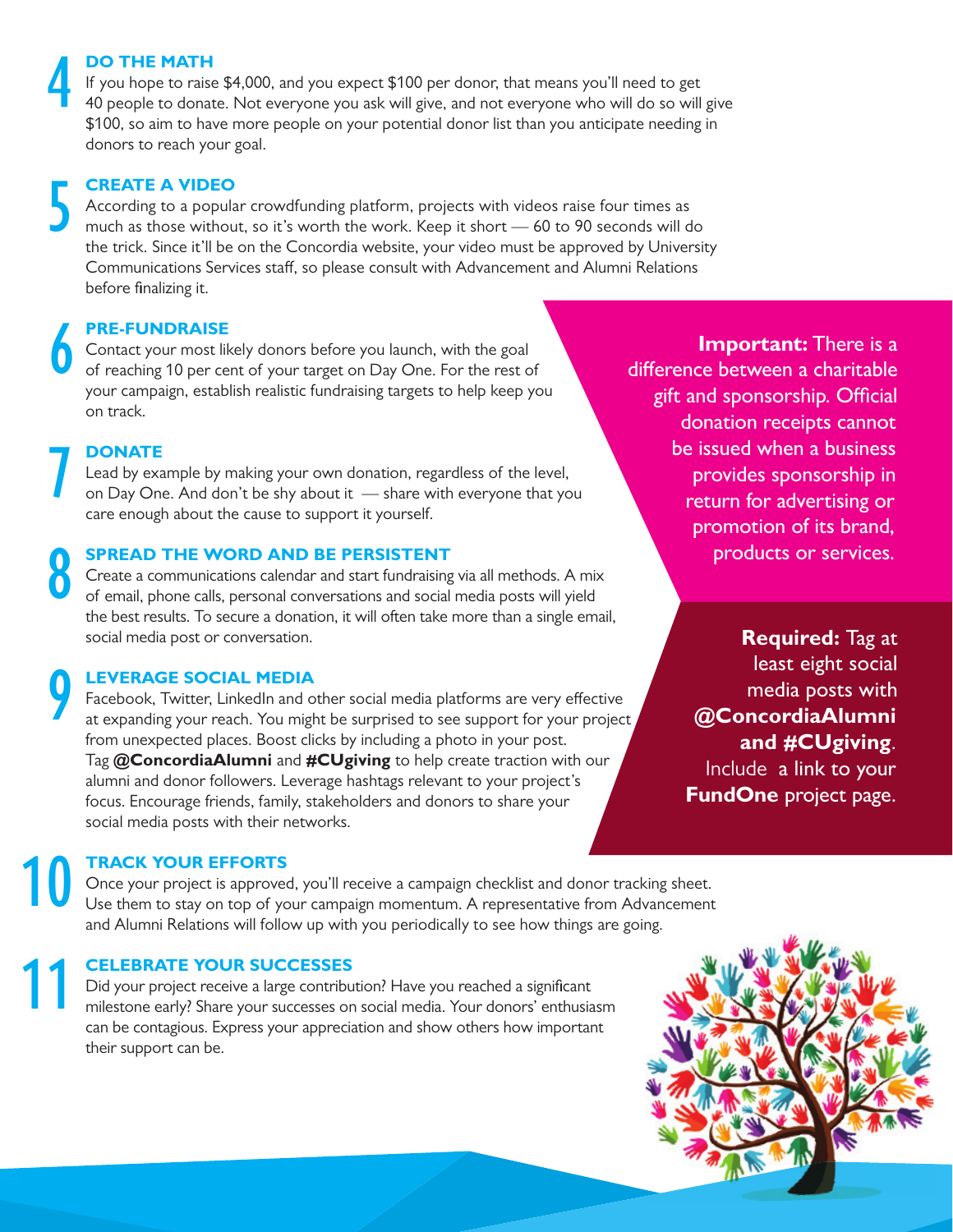## **TIPS TO CRAFT YOUR MESSAGE**

### 1 **BE CONCISE**

2

4

You're busy, your donor is busy. Keep it simple.

#### **BE STRAIGHTFORWARD**

Make it clear from the outset that you're fundraising, then get into the details of what you are fundraising for.

### 3 **USE ACTIVE SENTENCES**

Make you and your team the active heroes of your story — take credit for the work you have done and intend to do. Use the active form, for example, "We design and build the cars." Avoid passive language, such as "The cars are designed and built by students."

#### **AVOID JARGON AND ACRONYMS** Help your donor understand by using lay terms. Explain acronyms. In writing, use the complete name on the first mention followed by the acronym, for example: "John Molson School of Business (JMSB)" — and use the acronym afterwards.

### 5 **ASK DIRECTLY FOR A DONATION**

It might seem implied by your conversation that you are looking for donations, but if you don't expressly say, "Would you be willing to contribute \$\_\_\_ to our goal?" then your prospect might not actually donate.

### 6 **BE RESPECTFUL**

Remember you are acting as a representative of your team or group and, to a certain extent, of the university. Please share your excitement and passion with honesty, integrity and respect.

**Required:** Copy **fundone@concordia.ca**  on all your email blasts (at least two).



![](_page_2_Picture_14.jpeg)